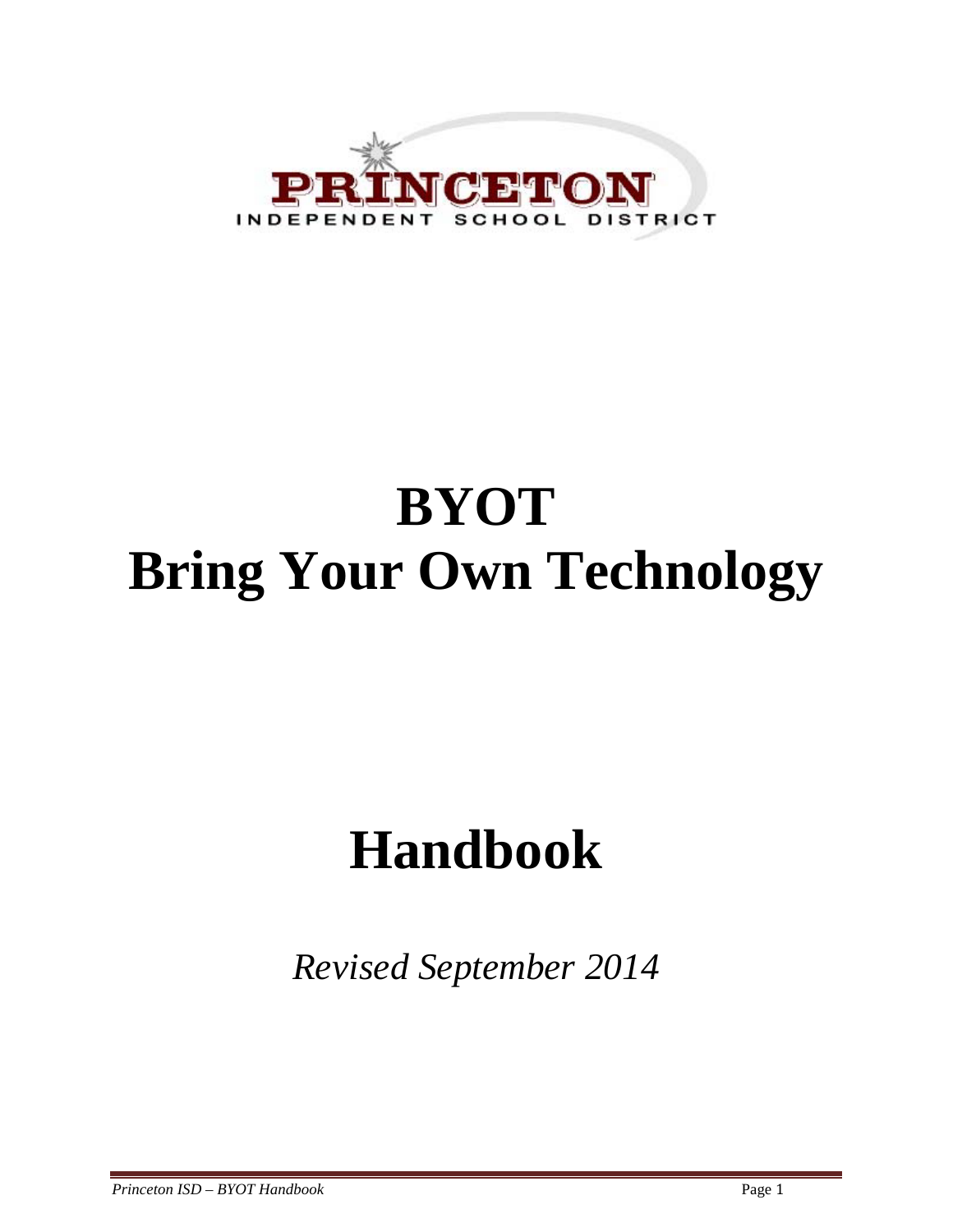# **Table of Contents**

# **PISD BYOT Handbook**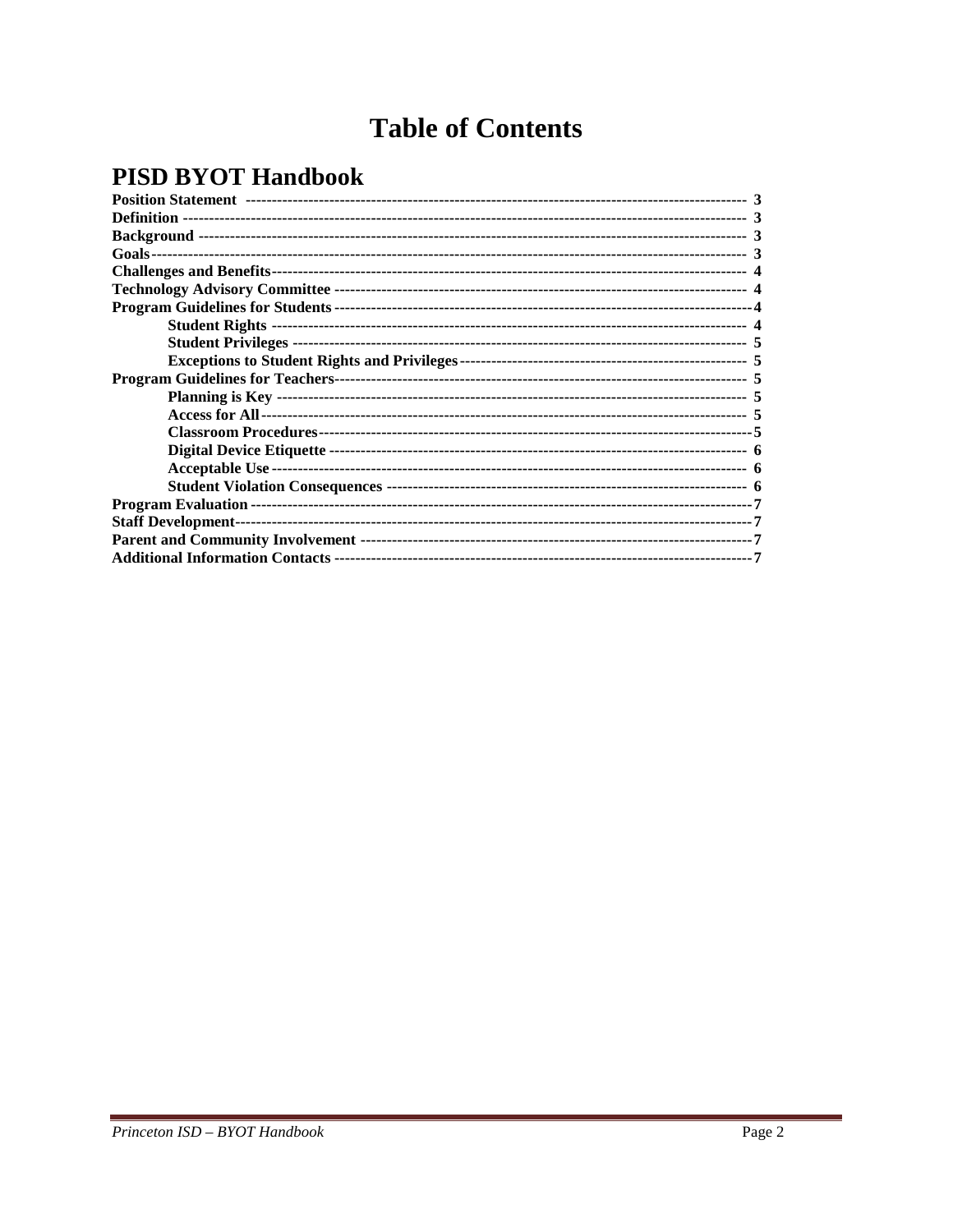# **POSITION STATEMENT**

Princeton ISD recognizes that state mandates require the inclusion of technology applications for a well balanced curriculum:

*Districts have the flexibility of offering technology applications in a variety of settings, including a specific class or integrated into other subject areas. The technology applications curriculum has four strands: foundations, information acquisition, work in solving problems, and communication. Through the study of technology applications foundations, including technology-related terms, concepts, and data input strategies, students learn to make informed decisions about technologies and their applications. The efficient acquisition of information includes the identification of task requirements; the plan for using search strategies; and the use of technology to access, analyze, and evaluate the acquired information. By using technology as a tool that supports the work of individuals and groups in solving problems, students will select the technology appropriate for the task, synthesize knowledge, create a solution, and evaluate the results. Students communicate information in different formats and to diverse audiences. A variety of technologies will be used. Students will analyze and evaluate the results. (TEA, 2011)*

Therefore, in accordance with **Subchapter C issued under the Texas Education Code, §§7.102(c)(4), 28.002,** and **28.025** as well as **The Texas Essential Knowledge and Skills for Technology Applications, §126.1, §126.11,** and **§126.21**, the district has initiated the BYOT Program.

### **DEFINITION**

Bring your own technology (BYOT) is a policy that allows students to bring and use their own personal electronic devices at school.

# **BACKGROUND**

The technology of the  $21<sup>st</sup>$  century is embedded in all aspects of society. Students exist in a digital world, and they already have a natural affinity with technology. Digital devices are the tools that they have grown up with. The big disconnect is that schools ask them to come in and shut these devices off, creating an environment that is the exact opposite of what they are accustomed to. PISD believes that if students have these devices, it would be beneficial to harness these tools for instructional use. This is a changing mindset in education:

*Digital citizenship is impossible until we help students live one life instead of two. Right now they live two—a digitally unplugged life at school and digitally deluged life outside school. Having them bring their devices to school is a great first step in creating a reality-based environment for the discussion of digital citizenship. (Jason Ohler)*

# **GOALS**

The BYOT program is designed to help students keep up with the demands of the 21st century. Helping students become responsible digital citizens would enhance not only what we do in the classroom, but also give students skills and experiences that will prepare them for college and career.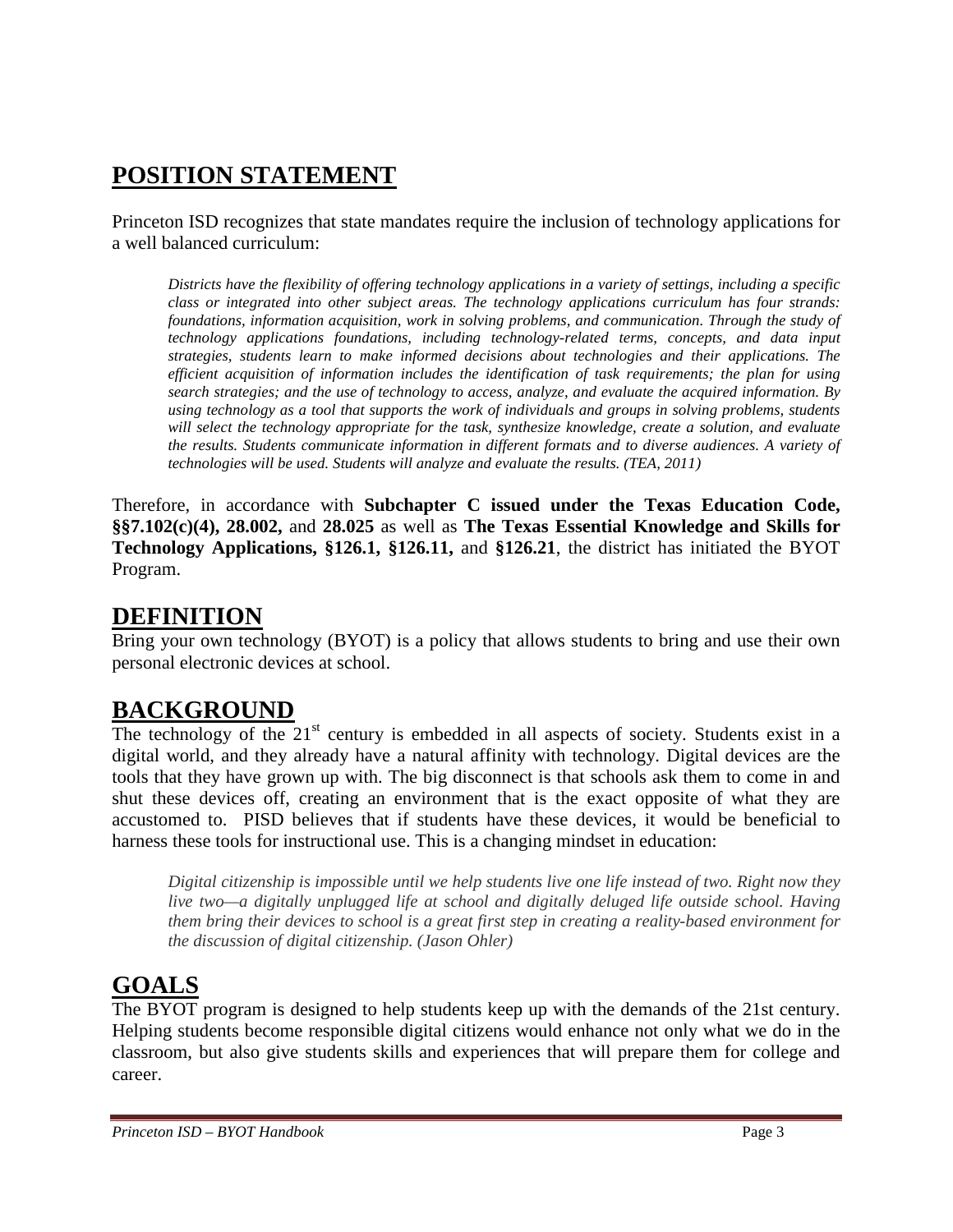# **CHALLENGES AND BENEFITS**

PISD believes that, as educators, it is our duty to do everything in our power to provide our students with the best learning opportunities possible and in many ways allowing students to bring their own devices to school assists in meeting this goal. PISD understands that the BYOT program presents many new challenges; however, rather than focusing on how and why BYOT will not work, we would be best served to brainstorm ways in which it can become an educational component of our schools. Students are allowed to bring their digital devices, just as they do other school supplies, to help them whenever it is appropriate. BYOT is not about the devices themselves; it is about creating constructive change in teaching practices and empowering the students to make decisions regarding how they will learn in class. Students become information producers rather than information consumers.

## **TECHNOLOGY ADVISORY COMMITTEE**

The Board of Trustees initiated the establishment of a Technology Advisory Committee to develop and oversee the BYOT program for PISD. Their tasks include setting guidelines, finding solutions for concerns, and evaluating the program through teacher input and a student survey. The committee members include teachers, administrators, technology directors, and a media specialist.

## **PROGRAM GUIDELINES FOR STUDENTS**

PISD has launched the *Bring Your Own Technology (BYOT)* initiative to allow students to take their smart phones, laptops, e-book readers, and tablets to class. Students can connect the devices to PISD's wireless network to do research and schoolwork under the teacher's supervision. Digital devices brought to school have many capabilities, some of which are and some of which are not appropriate for use at all times as educational tools. PISD has outlined uses for digital devices that are considered rights and privileges for students as follows:

#### **Student Rights**

Students have the right to use their digital devices in the classroom in the following ways if the device is used as an educational tool and ONLY if the use of the device is applicable to specific activities conducted in class:

- *Taking notes*
- *Using the calendar to keep track of assignments*
- *Research: Use the internet to investigate questions/find strategies*
- *Calculator*
- *E-readers, including all devices containing e-reading apps/capabilities such as Kindle, Nook, iPad, Sony, laptops, tablets, and smart phones: Anytime the class is allowed to read, (i.e., library books, class novels) students may use their e-reading devices.*
- *Photos: (i.e., taking photos for class projects and class notes on the board)*
- *Videos: (i.e., video projects, videotaping lectures for study or for a student who is absent)*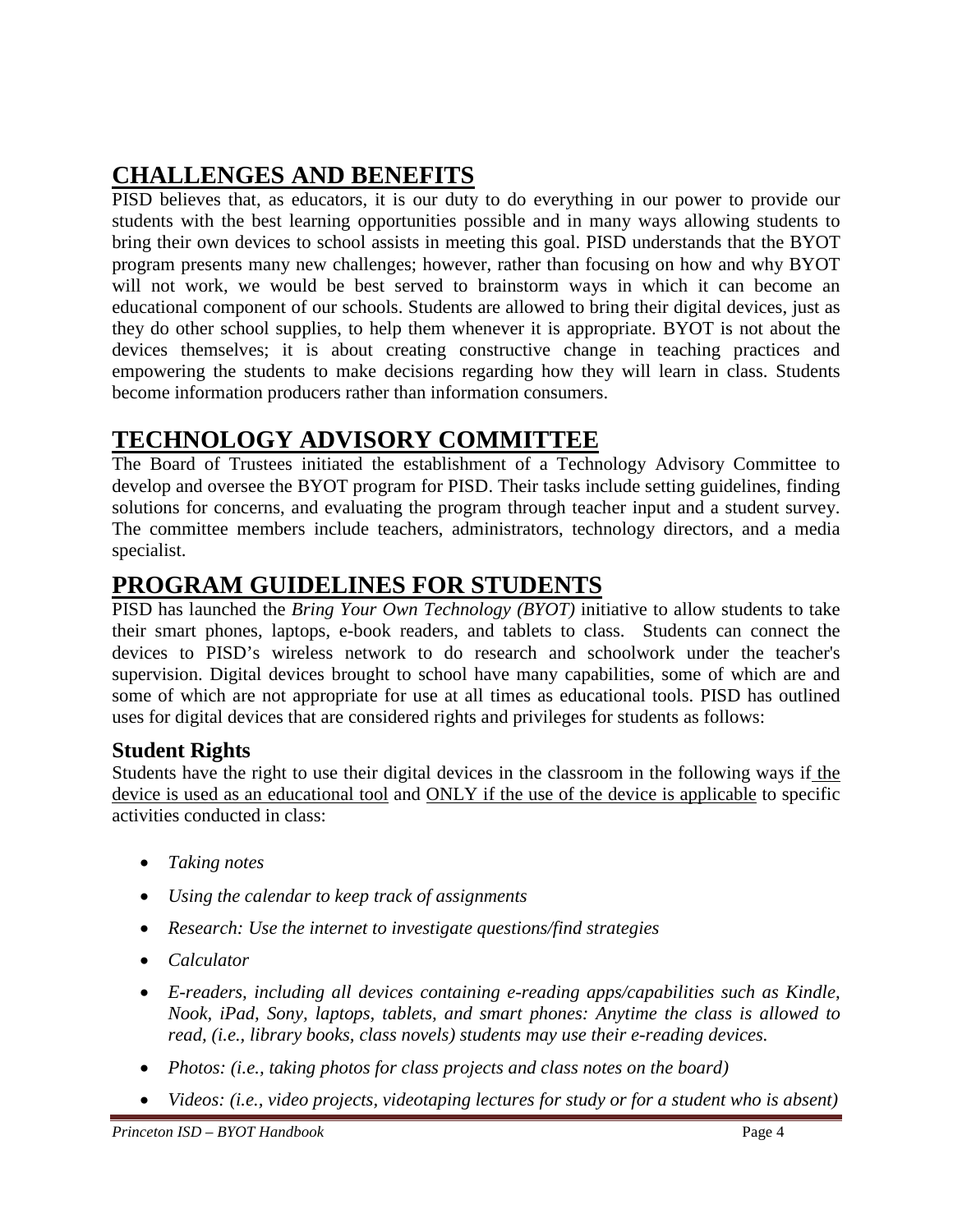#### **Student Privileges**

Any other classroom use of digital devices is considered a privilege and must be approved by the classroom teacher. For example, students may not utilize apps, play games, make phone calls, listen to music, or access Face book, Twitter, or email unless the teacher has given permission.

### **Exceptions to Student Rights and Privileges**

- *Students are not allowed to use their devices during test administrations.*
- *If students wear earphones/ear buds inside or outside of the classroom, they must leave one ear bud out in order to hear instructions given in class, in the halls, in the cafeteria, and other areas of school life.*
- *Students must notify teachers prior to taking pictures or videos in the classroom.*

# **PROGRAM GUIDELINES FOR TEACHERS**

Princeton ISD provides the BYOT program in all subject areas for grades kindergarten through grade twelve.

#### Planning is Key

Teachers shall develop a well thought-out plan for embedding digital devices into instruction. When using these devices in the classroom, the teacher must ensure that there is a specific learning outcome connected to the device. How the devices will be used will differ for each classroom. Teachers are encouraged to invite their students to partner with them in developing ideas to meet learning goals using smart phones and other devices. Teachers should make efforts to begin to change the way students view their devices by changing the language when they are referenced. Students need to fully understand that the devices are tools for learning.

#### Access for All

One of the major concerns about BYOT is what to do about the students who do not have a smart phone or other device. If an activity is planned that requires participation from all students, those who do not bring a digital device can partner with another student or participate in a group learning session. Teachers can also check out available devices from their campus library.

#### Classroom Procedures

As with the use of any technology in the classroom, when using digital devices, teachers must have classroom management procedures in place. Once teachers have established a plan for how the devices will be used in their individual classrooms, they must go over their expectations with the students. Students need to know where to keep their devices, when it is appropriate to use them, and in what ways the devices will be used in each classroom. Teachers are encouraged to consider working with their students to develop classroom procedures for using the devices in order to build a strong, comprehensive policy of which they will take ownership and be more likely to follow. To go along with procedures developed for individual classrooms, PISD has outlined the following district-wide procedures for teachers: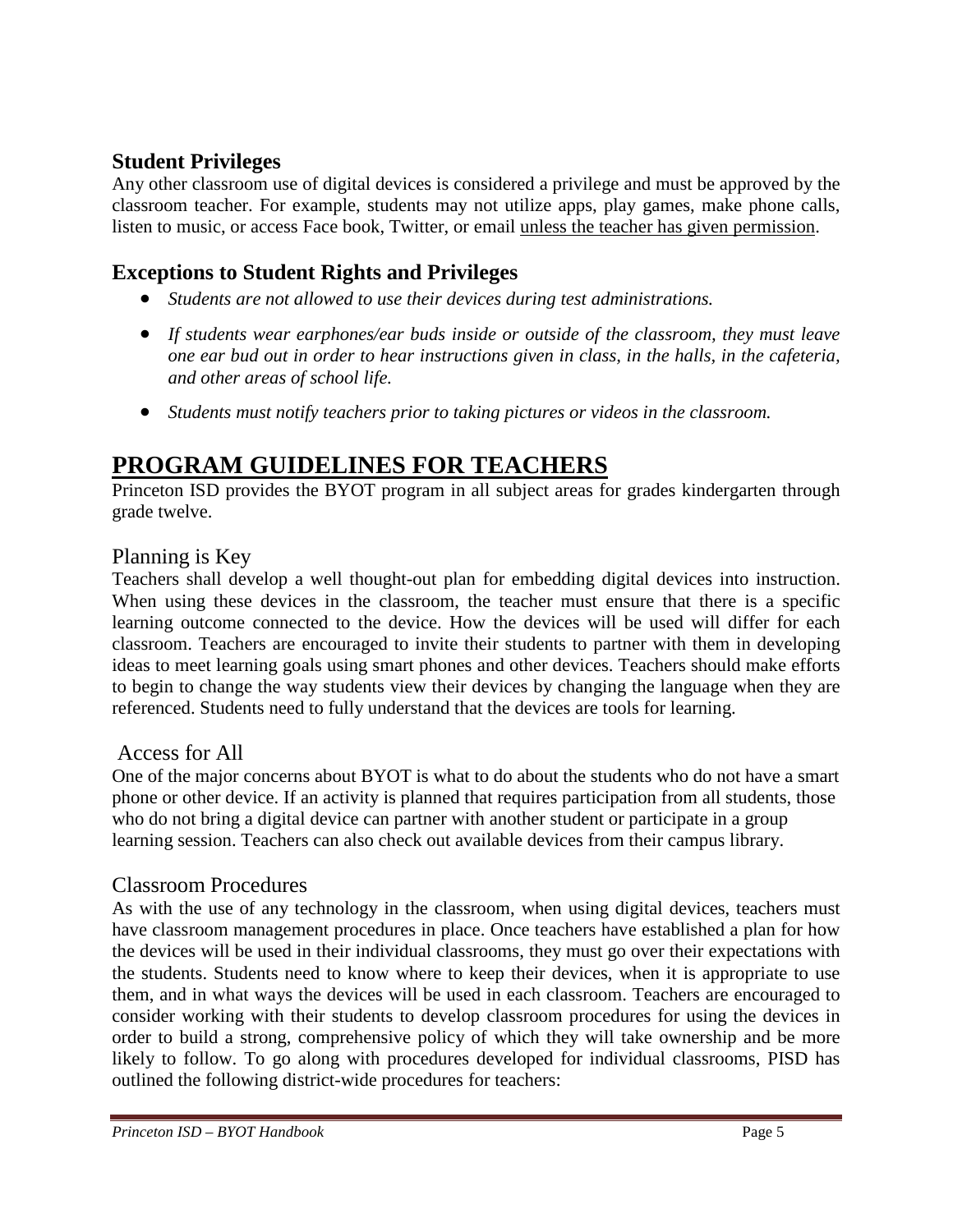- *Students will not be required to take their devices out of their backpacks. However, if they do have their devices out and they are NOT in use, have students keep their devices visible and face down in a corner on top of their desks for ease of monitoring.*
- *When students ARE using their devices, require them to use the devices on top of their desks, not under the desk, in their lap, or hidden in any other way.*
- *Teachers must actively walk and monitor the room when devices are being used.*

#### Digital Device Etiquette

PISD understands that there will be concerns that digital devices, especially cell phones, could be a distraction in class. Just as teachers must establish classroom procedures for the appropriate times and ways in which students may use their digital devices, teachers must also devote time to establish and discuss proper etiquette for the use of digital devices at school. Rather than telling students how best to behave, teachers are encouraged to invite students into the conversation to identify what is and is not appropriate etiquette and behavior while using digital devices at school. This can be weaved into a general discussion around behavior and etiquette in different situations.

#### Acceptable Use

While using personal digital devices, students are expected to follow the same acceptable use policies for conduct and ethics that are outlined in the *Student PISD Acceptable Use of Computers and Networks*. In addition, the policy states that bringing digital devices to school is optional, and each student is responsible for his/her own personal property. The school district will not be held accountable for the devices due to damage, loss, or theft. At the beginning of each school year, students shall be given a copy of the district's acceptable use policy, and they shall sign an agreement stating that they understand and agree to the rules of conduct.

#### Student Violation Consequences

Students are expected to adhere to the school district's acceptable-use policy as well as the student code of conduct. Violations of PISD's policies concerning acceptable use of computers and networks, code of conduct, and classroom procedures established for the use of digital devices will result in the same disciplinary actions that would result from similar violations in other areas of PISD life. If a student is causing a distraction, is off task, or is using a personal digital device inappropriately, the teacher may take up the device and hold it until the end of the class period only. If further disciplinary action is required, the teacher may utilize any campus based disciplinary action deemed appropriate for a similar violation.